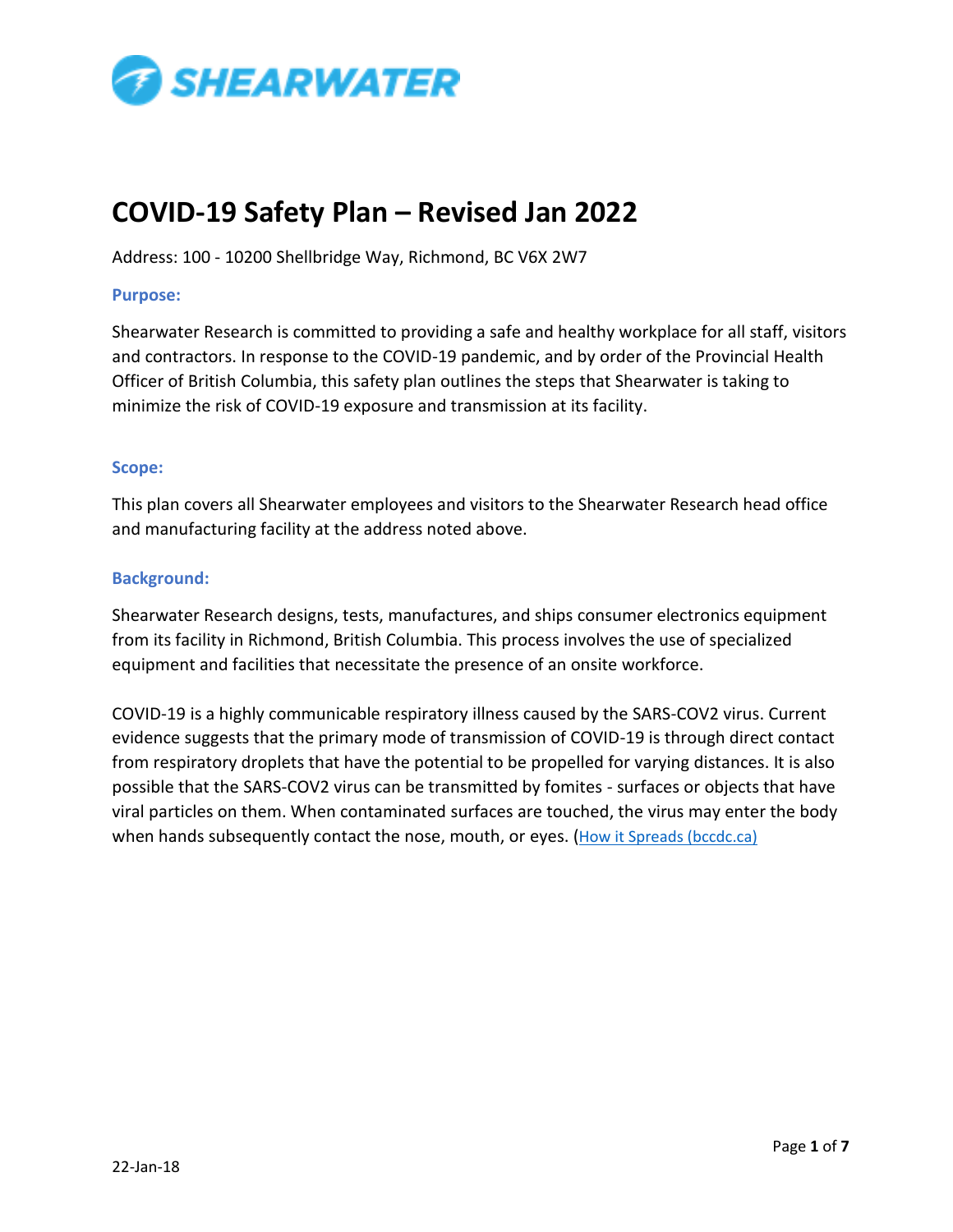

# **1. Workplace Risk Assessment**

## General Risk Identification

• Approximately 94 workers are currently employed by Shearwater Research, about two-thirds of whom come from many different parts of the lower mainland into work at the Shearwater facility daily. Therefore, there is exposure to several different communities that could result in transmission of the Covid-19 virus at the Shearwater facility.

• With approximately one-third of the employees working remotely, there is more physical space between those workers who do their job at the Shearwater facility.

• With Shearwater's move to much larger premises in December 2020, there is more physical space between workers.

• The nature of the work does not require workers to be in physical contact with one another. Pre COVID etiquette and social norms such as hugging, high-fives or hand shaking are not appropriate during the current environment.

• Workstations in production are shared by different workers throughout the day increasing the risk of virus contraction through surface contact.

• Due to the nature of some assembly operations, production workers may work in close proximity to one another, often closer than 2m. This increases the risk of exposure to respiratory droplets.

• There are many common surfaces that are touched by workers throughout the day. Some surfaces, such as door handles may be touched by all workers everyday. This increases risk of surface contact transmission.

• Masks cannot be worn while eating. This makes the lunchroom an area of higher risk for exposure to respiratory droplets.

| <b>Higher-Risk Areas (Areas</b><br>where people gather) | Job Tasks and processes where<br>workers are close to one another | <b>Tools Machinery and Equipment that</b><br>workers share                | <b>High Touch Surfaces</b>                         |
|---------------------------------------------------------|-------------------------------------------------------------------|---------------------------------------------------------------------------|----------------------------------------------------|
| • Lunchroom / Breakroom                                 | • The assembly of product                                         | • Each station has its own set of tools,<br>so most tools are not shared. | • Door handles and light switches                  |
| • Production floor                                      | • The shipping of goods and<br>receiving of materials             | • Note that stations themselves may be<br>shared throughout the day.      | • Counter tops                                     |
| • Meeting Rooms                                         | • Investigation of quality issues                                 | • Miscellaneous items are shared<br>between workers and departments.      | • Lunchroom chairs and tables                      |
| • Shared offices                                        | • In person meetings                                              |                                                                           | • Production workstations                          |
|                                                         | • Joint offices when multiple staff<br>are present                |                                                                           | • Shared keyboards / pointing<br>devices / markers |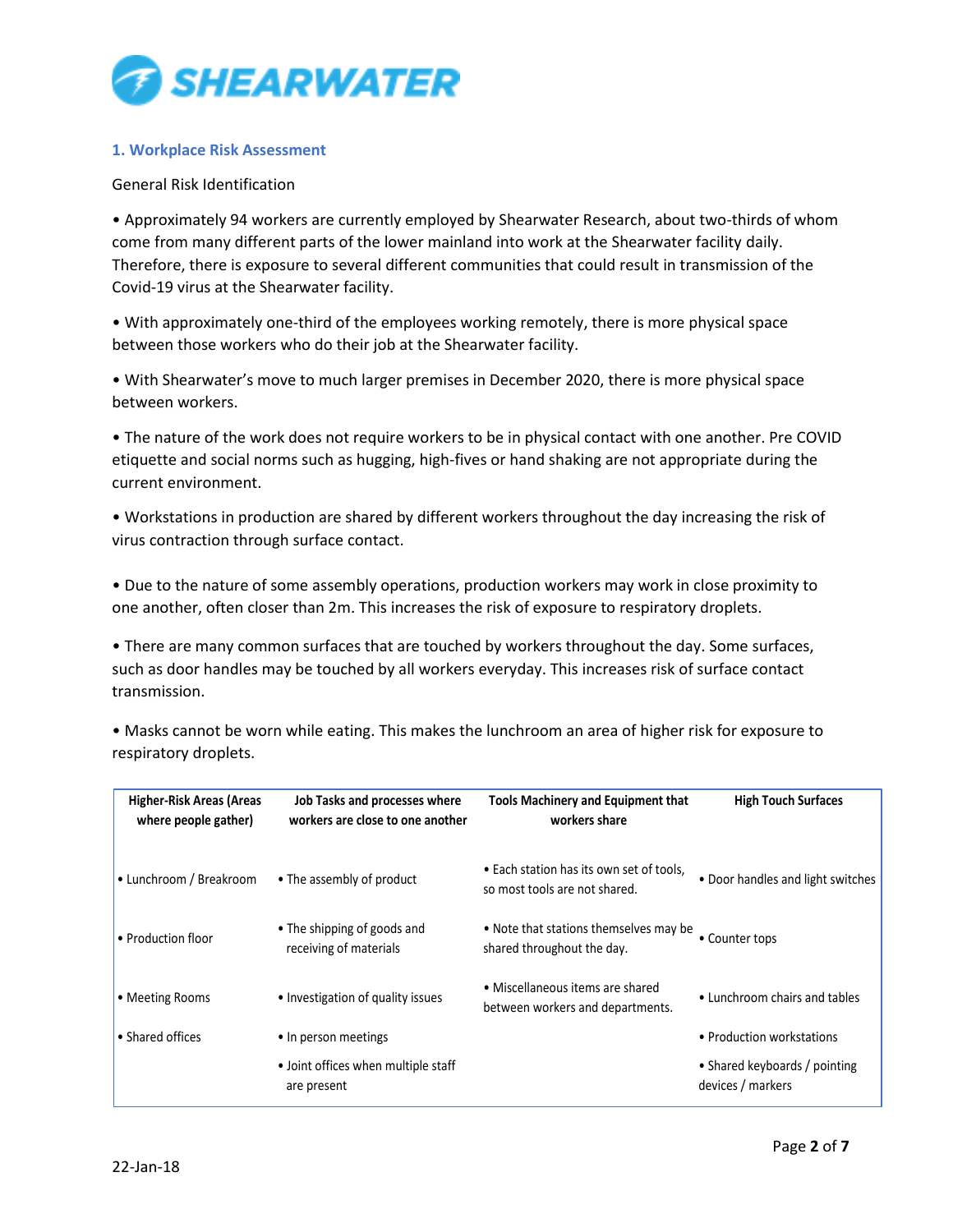

# **2. Measures for Risk Reduction**

#### **Measures implemented to reduce risk**

#### Elimination Measures

• All workers who can work from home must do so. A Manager must authorize those workers permitted to work at the office.

• Visitors are highly discouraged. All exceptions require a Manager's preauthorization and a necessary business reason for a visit.

• Staff who have reason to self monitor, self-isolate or quarantine in compliance with requirements of the BC CDC Instructions [http://www.bccdc.ca/health-info/diseases-conditions/covid-19/self](http://www.bccdc.ca/health-info/diseases-conditions/covid-19/self-isolation/close-contacts)[isolation/close-contacts](http://www.bccdc.ca/health-info/diseases-conditions/covid-19/self-isolation/close-contacts) are to follow the Covid Risk Management Instructions chart below

| <b>Covid Risk Management Instructions For Entering Shearwater Facility</b> |                                                         |                                                                                      |                                                |                                                               |                                                                                                  |
|----------------------------------------------------------------------------|---------------------------------------------------------|--------------------------------------------------------------------------------------|------------------------------------------------|---------------------------------------------------------------|--------------------------------------------------------------------------------------------------|
|                                                                            | <b>Close contact with Covid</b><br>Positive person      | <b>Symptoms -Covid test</b><br>negative                                              | <b>Symptoms Covid test Positive</b>            | Travel outside of<br>Canada                                   |                                                                                                  |
| Vaccinated                                                                 | Self monitor 10 days -<br>Normal activities             | <b>Self Isolate and Normal</b><br>activities once symptoms<br>improve                | Self Isolate 5 days from start<br>of symptoms  | Check federal<br>Quarantine or isolation<br>link for guidance | See link below -<br>Quarantine or isolation -<br>Travel restrictions in<br>Canada - Travel.gc.ca |
| <b>Not Vaccinated</b>                                                      | <b>Self Isolate</b> for 10 days<br>from date of contact | Self Isolate 10 days from<br>start of symptoms or contact<br>w/covid positive person | Self Isolate 10 days from start<br>of symptoms | Check federal<br>Quarantine or isolation<br>link for guidance |                                                                                                  |

• Workers who have had close contact with a Covid positive person and are self monitoring or self isolating can learn about symptoms at [\(http://www.bccdc.ca/health-info/diseases-conditions/covid-](http://www.bccdc.ca/health-info/diseases-conditions/covid-19/about-covid-19/symptoms)[19/about-covid-19/symptoms](http://www.bccdc.ca/health-info/diseases-conditions/covid-19/about-covid-19/symptoms) and can perform a self assessment to determine if they need a Covid test a[t https://bc.thrive.health/covid19/en](https://bc.thrive.health/covid19/en) 

• Anyone travelling outside of Canada must check Federal Quarantine and Isolation Guidelines Quarantine or isolation – [Travel restrictions in Canada](https://travel.gc.ca/travel-covid/travel-restrictions/isolation) – Travel.gc.ca. Anyone who is residing with an individual who has travelled and arrived from outside Canada to monitor for symptoms for 14 days if the individual is quarantined, or until the individual receives a negative PCR test. For contact with a non quarantined traveller use the Covid Risk Management Instructions (above)

• Shearwater encourages vaccinations and booster shots, and employees are eligible for up to 4 hours of paid leave to accommodate your appointment.

Occupancy limits have been established and posted as follows:

| Shearwater facility as a whole: 100 Persons |                                              |  |  |  |
|---------------------------------------------|----------------------------------------------|--|--|--|
| o Lunchroom: 21 Persons / # of chairs       | o Any single resident office: 2 persons      |  |  |  |
| o Break room 4 Persons / # of chairs        | o Training Room: 20 persons                  |  |  |  |
| o Engineering Workshop: 3 persons           | o Board Room: 6 personsBoard Room: 6 persons |  |  |  |
| o Sales Area: 3 persons                     | o Operations Area Meeting Room: 4 persons    |  |  |  |
| o Any multiple resident office: 3 persons   | o Engineering Area Meeting Room: 2 persons   |  |  |  |

• Break schedules have been modified to strictly limit the number of employees in the lunchroom.

• Meetings among staff members, even if all are on-site, should be via Teams whenever possible.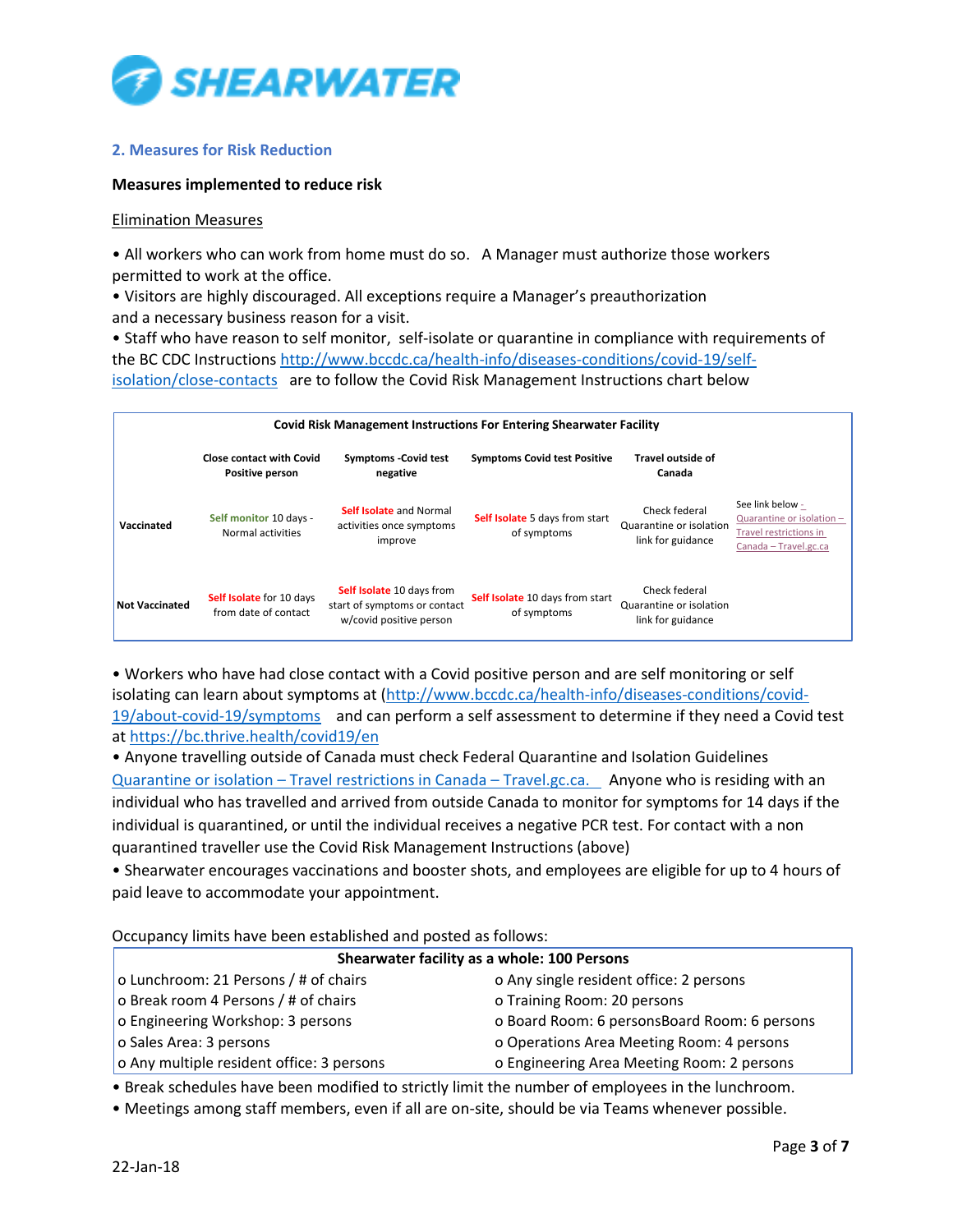

## Engineering Measures

• The additional floorspace at our new corporate facility reduces the density of workers in both the production area and at workstations/in offices.

• The gym equipment may be closed periodically and when open will require proof of vaccination & registration, signing in/out & sanitization requirements

• We have considered the use of additional barriers in production and deemed the installation of barriers between workers and workstations to be impractical and ineffective in our work environment.

• Automated lighting is used in many areas and reduces the number of individuals contacting light Switches

## Administrative Measures

• Workers are not to congregate in groups at break time.

• Workers are not to remove their masks at any time when at the Shearwater facility unless alone in an office or actively eating or drinking. If an office has more than one person in it, masks must be worn at all times.

• Workers must maintain a physical distance from one another of 2 meters or more whenever possibly, even while masks are being worn. Workers should spread themselves apart by a minimum of 2 meters whenever masks are not in active use.

• Signage has been posted in the break room to remind people to keep their distance.

• Workers must sanitize their hands frequently throughout the day and especially when they transition between the production, office, or kitchen areas. Sanitization stations have been installed and signage posted.

• All workstations are to be sanitized before and after each worker's use with 70% isopropyl alcohol after use. See disinfection section below.

#### Mask Usage

• The limitations of mask use for protecting the wearer from respiratory droplets are understood.

• Due to the ineffectiveness of physical barriers between workers at the Shearwater facility,

Shearwater is requiring all workers to comply with mask usage policies.

• New masks are provided by the Company to every member of staff daily and workers have been instructed on proper usage. Proper mask usage guidelines have also been posted throughout the building.

• Workers who repeatedly do not adhere to our mandatory mask policy will be sent home and may be subject to other disciplinary actions.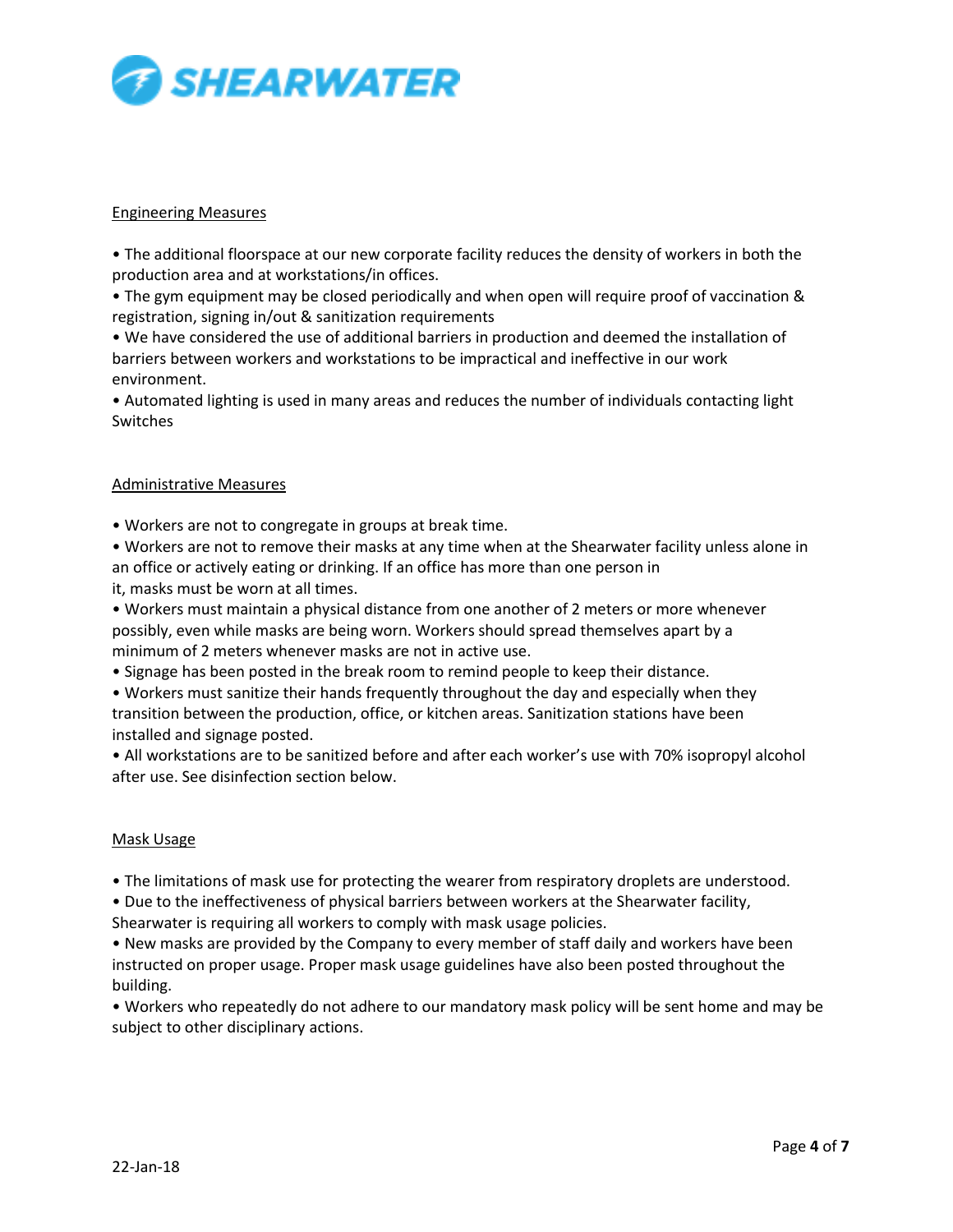

## Cleaning and Disinfecting the Workplace

• All workstations are to be cleaned and disinfected with 70% isopropyl alcohol before and after use by each individual worker. Each worker is responsible for cleaning their own station prior to and following use. The alcohol solution should be left in place to evaporate for at least 5 minutes (approximate dwell time to eliminate the SARS-CoV2 virus). This includes disinfection of the work surface, any tools that are to be used (mouse, keyboard, screwdrivers, tweezers, etc.) Note: Custom electronics jigs should not be doused with alcohol solution. This could damage them. Instead, workers should sanitize their hands before and after use of custom jigs.

# *(Caution: fumes from 70% alcohol are flammable. Extreme caution must be observed to avoid contact with ignition source such as sparks)*

• All meeting rooms are to be disinfected after every use with the disinfectant wipes provided in the room. This includes: the meeting room table, the chair arm rests that have ben used, the doorknob to the meeting room and any tools (markers, keyboard, mouse etc.) that were used during the meeting. Signage is posted to remind workers of this requirement.

• High-touch surfaces such as door handles, light switches, counter tops, and lunchroom tables are to be cleaned and disinfected with disinfectant wipes or approved disinfectant twice daily (after lunch and at the end of the day). Note that our cleaners will perform the end of day cleaning.

• All workers have been shown how to properly clean workstations, tools and high touch surfaces. Formal work instructions have been created and workers have been trained on them.

• Unnecessary tools and equipment have been removed to simplify the cleaning process.

• Contract cleaning staff conduct a comprehensive cleaning of the Shearwater facility including the disinfection of washrooms.

#### Hand washing and hand sanitization

• Hand sanitization stations as well as portable bottles of sanitizer are available throughout the facility.

• All workers are to wash and/or sanitize their hands when they enter the building and frequently throughout the day. Note that proper mask usage is to wash your hands before and after putting on a mask.

• All workers are to sanitize their hands frequently throughout the day especially when transiting between the production, office, and lunchroom areas.

• All workers are to wash their hands after using the restroom.

• Instructions for proper hand washing and the safe covering of coughs and sneezes have been shared with workers. Posters have been posted around the facility to remind workers of these procedures.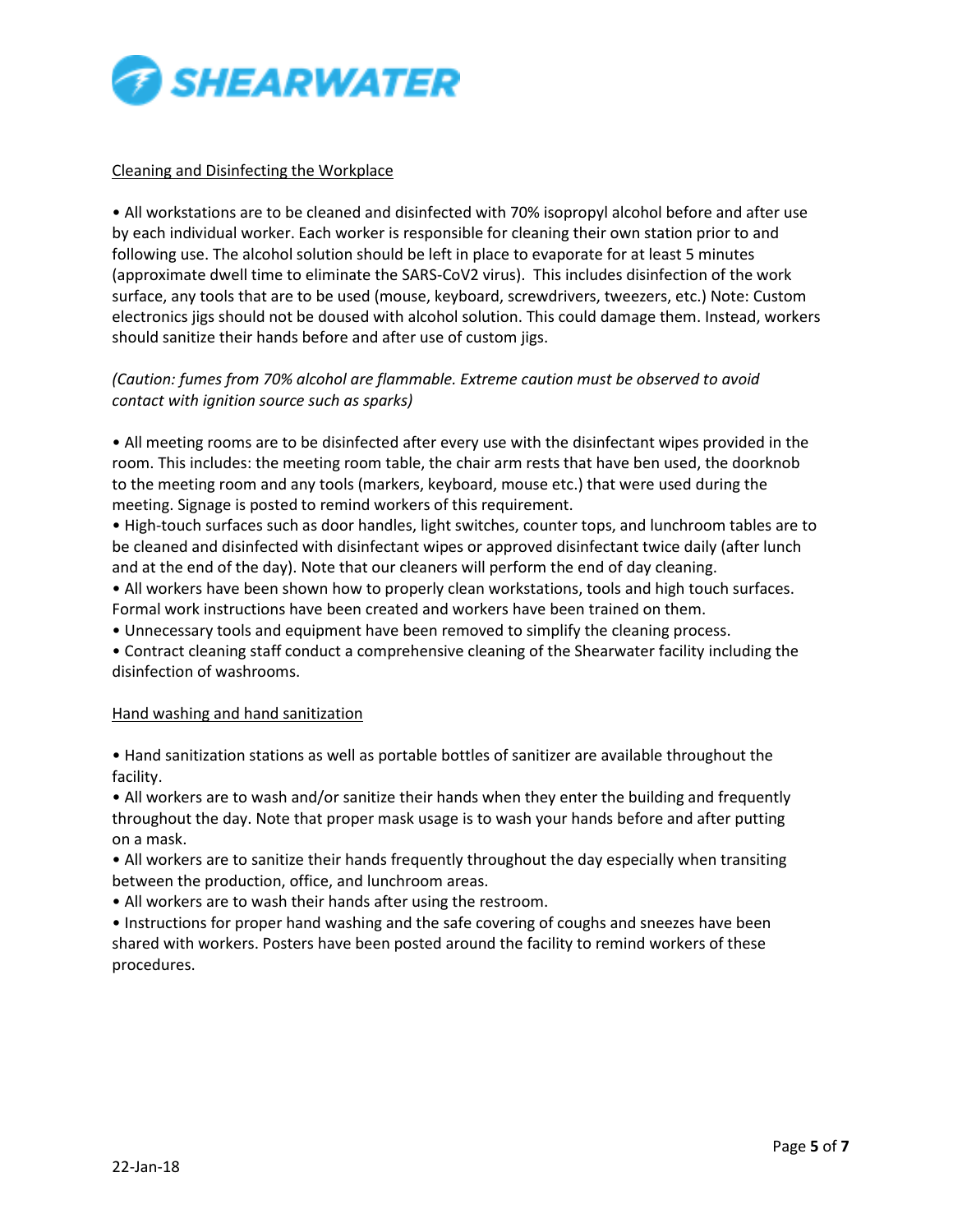

## Review of Orders, Guidelines and Notices from Relevant External Sources

• Reactivate Workplace Safety Plans (January 7, 2022) [COVID-19 prevention -](https://www.worksafebc.com/en/covid-19/covid-19-prevention) WorkSafeBC

• Safety Plan Template (Jan 7 2022) [COVID-19 Safety Plan | WorkSafeBC](https://www.worksafebc.com/en/resources/health-safety/checklist/covid-19-safety-plan-0821?lang=en)



• Know the Symptoms of Covid 19 (Jan 17, 2022) [http://www.bccdc.ca/health-info/diseases](http://www.bccdc.ca/health-info/diseases-conditions/covid-19/about-covid-19/symptoms)[conditions/covid-19/about-covid-19/symptoms](http://www.bccdc.ca/health-info/diseases-conditions/covid-19/about-covid-19/symptoms)



• Self Isolation and Self Monitoring (11Jan2022) [Self-Isolation and Self-Monitoring \(bccdc.ca\)](http://www.bccdc.ca/health-info/diseases-conditions/covid-19/self-isolation)



• Instructions for close contacts Jan 11, 2022 [http://www.bccdc.ca/health-info/diseases](http://www.bccdc.ca/health-info/diseases-conditions/covid-19/self-isolation/close-contacts)[conditions/covid-19/self-isolation/close-contacts](http://www.bccdc.ca/health-info/diseases-conditions/covid-19/self-isolation/close-contacts)



• Gatherings and Events (Dec 22, 2021) [covid-19-pho-order-gatherings-events.pdf \(gov.bc.ca\)](https://www2.gov.bc.ca/assets/gov/health/about-bc-s-health-care-system/office-of-the-provincial-health-officer/covid-19/covid-19-pho-order-gatherings-events.pdf)



Gathering and events.22Dec2021.pdf

• Face Coverings Order (03Dec21) [Ministry of Health and \(gov.bc.ca\)](https://www2.gov.bc.ca/assets/gov/health/about-bc-s-health-care-system/office-of-the-provincial-health-officer/covid-19/covid-19-pho-order-face-coverings.pdf)